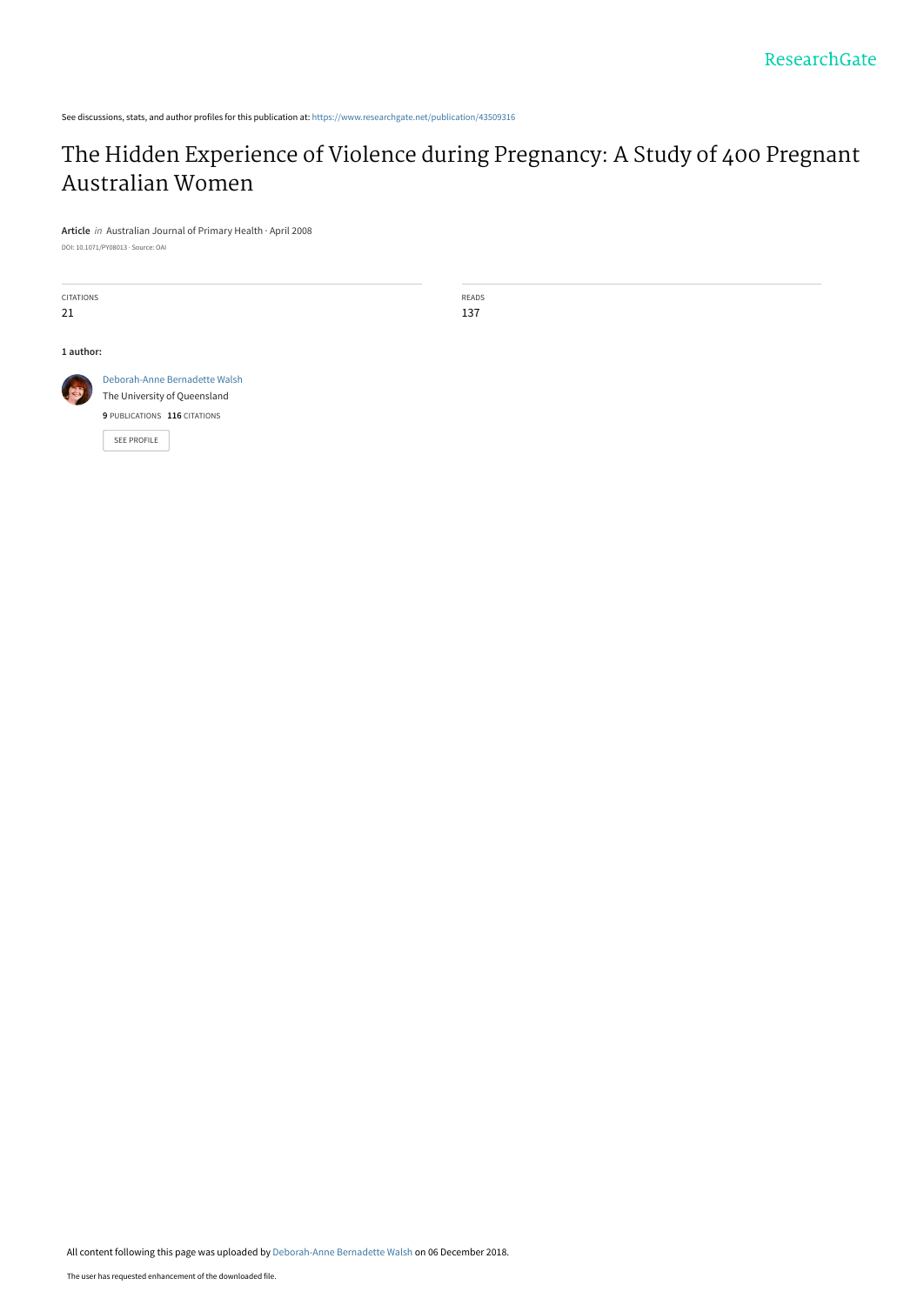## **The Hidden Experience of Violence during Pregnancy: A Study of 400 Pregnant Australian Women**

## **Deborah Walsh**

## *School of Social Work and Human Services, The University of Queensland Deborah Walsh Domestic Violence Training Services*

*This article will report on the results of research into violence experienced by women during pregnancy, undertaken at a large public tertiary obstetric hospital in Australia. Participants in the research included 400 women from diverse backgrounds, recruited from the Royal Women's Hospital Antenatal clinic in Melbourne. The methodology for the research included a structured interview framework into which was incorporated a modified version of the Abusive Behaviour Inventory (ABI). The instrument measured both physical and psychological abuse indicators. The study found that 20% (*n*=80) of women interviewed reported experiencing violence during their pregnancy and that they did not disclose this to their health care professionals, thus suffering the abuse in silence. An increase in physical violence was reported by 6% (*n*=25); however, the majority of women reported that the level of violence and abuse remained the same throughout the pregnancy. It was found that a range of abusive behaviours were reported by the women interviewed, which resulted in three very distinct profile groups emerging from the data. A greater awareness of the prevalence of this phenomenon in the peri-natal population, together with ongoing access to research in this area, will benefit health care professionals in developing sensitive practice strategies for working with women affected by violence during pregnancy. Through a deeper understanding of associated issues, practitioners can work towards creating an environment where women feel safe enough to break their silence and be confident that their disclosures will be responded to appropriately, without pressure to leave the relationship.*

**Key words:** *Domestic violence, Violence against women, Pregnancy*

Violence experienced by women from intimate partners is increasingly recognised as causing a serious threat to the health status of women (VicHealth 1999; Australian Bureau of Statistics [ABS] 1996, 2005). The potential impact includes long-term physical and psychological health consequences for the women themselves as well as enormous economic costs for the health care system (KPMG Management Consulting, 1994, 1996; Laing, 2001). In addition, such violence has adverse effects on the newborn. It might be assumed that such violence would cease during pregnancy; however, this assumption is not supported by research evidence. Overseas studies found that women who report physical, sexual or emotional abuse during pregnancy were more likely than nonabused women to give birth to a baby with low birth weight (Murphy, Schei, Myhr, & Mont, 2001). Research conducted in Australia by Quinlivan (2000) explored the connection between low birth weight and violence. This study demonstrated that repeated prenatal exposure to the stress hormone cortisol impacts on the developing foetus, causing a range of health problems and resulting in a negative impact on birth weight. The results confirm overseas findings that have also reported a link between violence in pregnancy, low birth weight infants, miscarriage and perinatal morbidity (Bullock & McFarlane, 1989; Newberger et al., 1992; Berenson, Weimann, Wilkinson, Jones, & Anderson, 1994; McFarlane, Parker, & Soeken, 1996; Quinlivan, 2000; Campbell, 2001; El Kady, Gilbert, Xing, & Smith, 2005). Thus, a clear link is established between violence in pregnancy and health problems for both mother and infant.

Hillard (1985) reported on the extent of physical violence in a sample of 742 pregnant women. It was found that 10.9% (81) of women reported experiencing violence in their relationship. Of the 10.9 % reporting violence, 3.9% (29) of women reported violence during pregnancy. Of these, 21% reported an increase, 36% reported a decrease and 43% reported that the violence stayed the same. The study focus was on physical assault, so the broader range of coercive tactics was not included. However, it is one of the few studies to explore the issue of a change in the prevalence and degree of violence during pregnancy.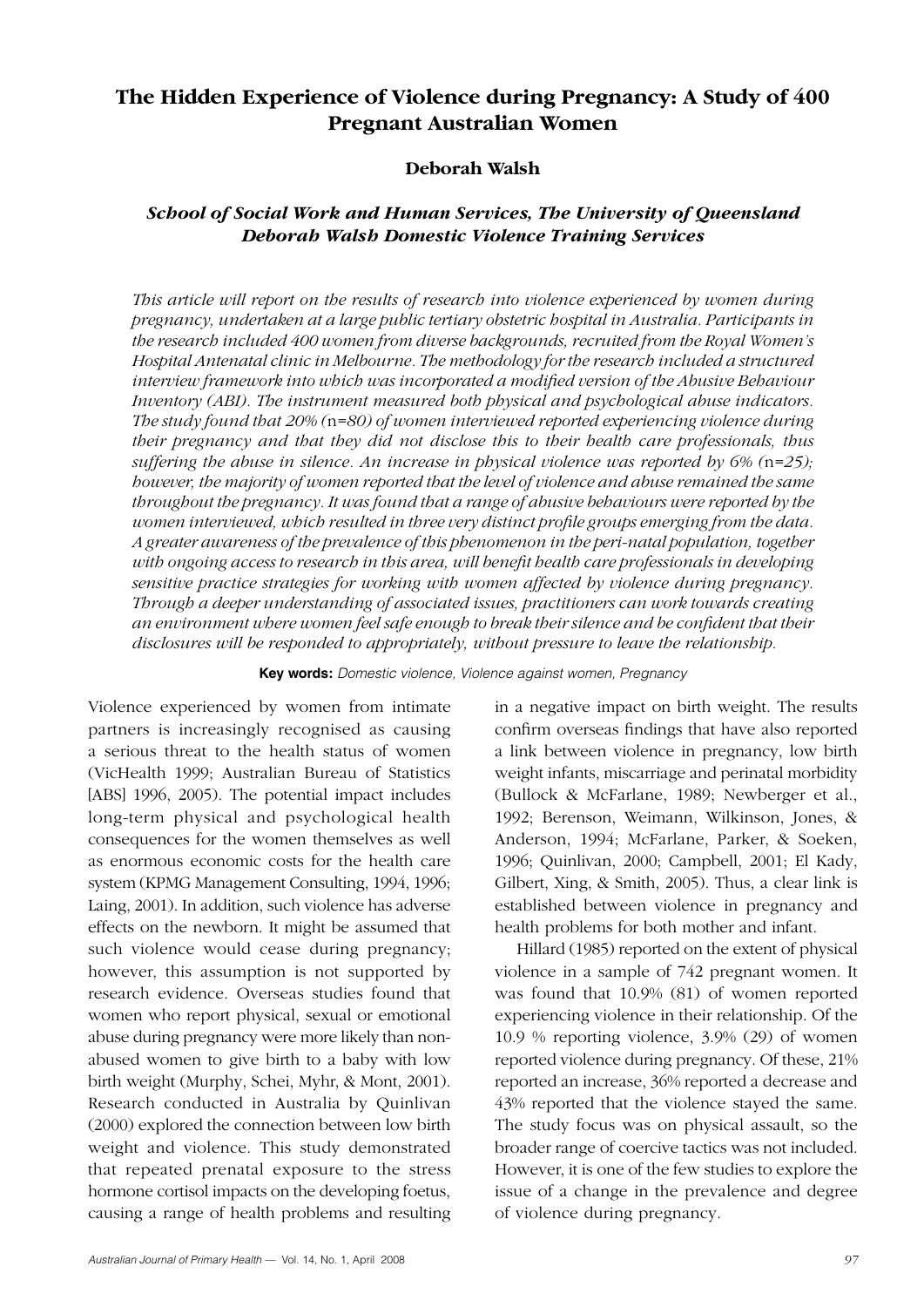While significant research has been conducted overseas, particularly in the United States, there has been a paucity of research conducted in Australia on violence during pregnancy. A literature review revealed only two dedicated studies. The sample populations surveyed in both these studies had a higher rate of Aboriginal and Torres Strait Islander participants than in the general community, which may have impacted on the overall prevalence rates.

Research conducted in Queensland by Webster, Sweett, and Stolz (1994), reported that 29.7% of the women surveyed disclosed a history of abuse, with 5.8% reporting violence during the current pregnancy. This figure rose to 8.9% when women were interviewed at 36 weeks' gestation (Webster et al., 1994). The study noted that women experiencing violence had low birth weight infants, suffered more injuries to the abdomen, were more likely to abuse substances, had an increase in late trimester bleeding, experienced more infection, and had more premature deliveries than the nonabused population (Webster et al., 1994; Webster, Chandler, & Battistutta, 1996). The Webster (1994, p. 468) study used a self-directed pen and paper questionnaire that included eight physical assault questions and one emotional abuse question. The one emotional abuse question included a limited range of behaviours described in brackets as verbal abuse, being allowed no money, and being kept away from family and friends (Webster, 1994).

The other study conducted in Western Australia by Quinlivan (2000), focused on pregnancy in adolescence. It found that 29% of young women experienced violence during pregnancy, a higher rate than that reported for the general community. The results highlight the fact that younger pregnant women are also vulnerable to violence.

The Australian Bureau of Statistics Personal Safety Survey (ABS PSS, 2005), included questions on the experience of violence during pregnancy. It was found that 14.6% of women reported experiencing violence during pregnancy from a current partner, while 36% of women reported experiencing violence from a previous partner (2005). Of the 14.6% of women who reported violence from a current partner, 7.6% reported the violence did not occur for the first time during the pregnancy, while 7% reported the violence commenced in that pregnancy. Of the women reporting violence from a previous partner, 18.3%

reported the violence did not occur for the first time during the pregnancy and 16.8% reported the commencement of violence (ABS PSS, 2005). The ABS PSS (p. 5) defined violence as including any incident involving the occurrence, attempt or threat of either physical or sexual assault. The survey did not include questions pertaining to psychological abuse.

The aim of this current study was to determine the extent, level and nature of violence against women during pregnancy, and to contribute to the knowledge base concerning the incidence rates in pregnant populations in Australia. A number of reviewed studies measured the incidence of violence against women using physical violence as the only criteria, with Webster et al. (1994) a notable exception. This current study explored the extent, level and nature of violence using a broad definition of violence, which included both physical and psychological tactics of coercive control as the criteria for measurement.

The aim of this paper is to inform primary health care providers about the occurrence of violence during pregnancy and to highlight the fact that, of those women who did experience violence during pregnancy, only a small number took the option of referral to support services. Some women clearly indicated that they did not want to make lifechanging decisions during their pregnancy while other women, when faced with severe increases, did leave, and, in the main, without support from formal services.

The extent of violence was determined by self-reports from women who indicated that their partner had used violence. Women who stated that the violence had started, increased, decreased or stayed the same since they had been pregnant determined the level of violence. The nature of violence is understood to mean the type of violence reported.

#### **Methodology**

#### *Study design*

In the area of interpersonal and family violence research and practice much debate exists about what constitutes violence. Definitions vary; this is reflected in the community's perception of what is considered interpersonal and family violence (Cook & Bessant, 1997; MacDonald, 1998; Weeks, 2000). To eliminate the potential difficulties that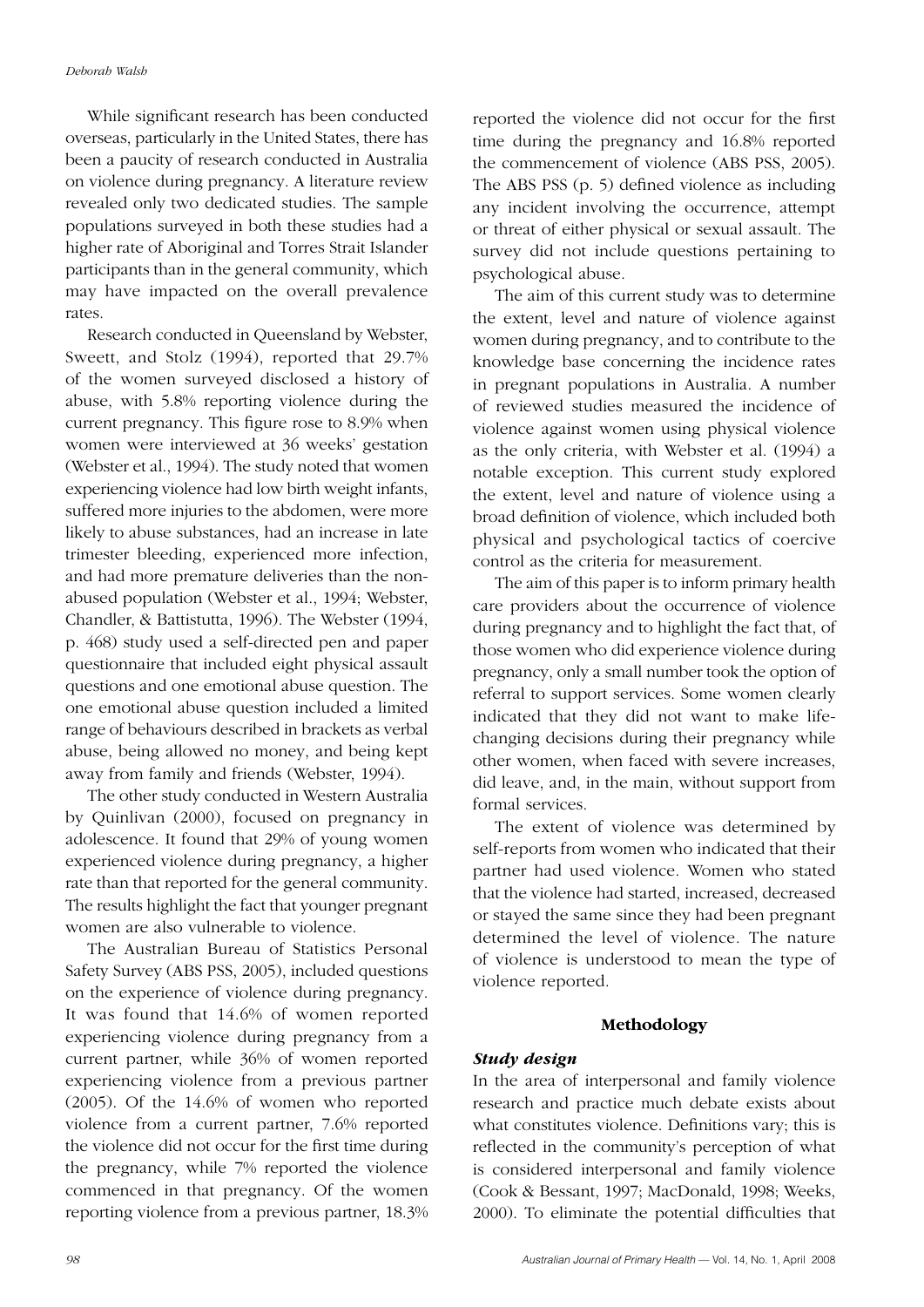varying definitions of violence pose, this research was nested within a larger study—the income, social support and safety needs of women during pregnancy—and the use of the terms "violence" and "abuse" were deliberately avoided.

The instrument "The Support and Safety Survey" (SASS) was designed as a structured interview schedule containing a range of questions inquiring about social and economic support, aboriginality, disability and safety. The results of the other components of the larger study will be published elsewhere.

The study reported here used a modified version of the "Abusive Behaviour Inventory" (ABI [Shepard & Campbell, 1992]) which was nested within the "Support and Safety Survey". The original ABI is a 29-item instrument using a 5 point Likert scale to measure the frequency of abusive behaviours experienced in an interpersonal relationship (Shepard & Campbell). The abusive behaviours are divided into two sub-scales that include psychological and physical abuse items. The modifications included the addition of six questions (see Walsh & Weeks, 2004, for a discussion on the justification for the additional questions), expanding the number of questions to 35. Of these, the physical abuse sub-scale contained 12 items and the psychological abuse sub-scale contained 23 items. In the interviews, women were asked: "How often has your partner done the following behaviours?" with the responses recorded as: "never", "rarely", "occasionally", "frequently" or "very frequently". If women responded affirmatively to a question, they were asked if the behaviour had "started", "increased", "decreased" or "stayed the same", since becoming pregnant.

This research was approved by the Royal Women's Hospital, Melbourne, Australia, and the University of Melbourne Research and Ethics Committee (Walsh, 2003; Walsh & Weeks, 2004).

## *Study population*

The study population was comprised of pregnant women who attended the Antenatal Pre-admission Clinic at the Royal Women's Hospital in Melbourne and who were approximately 26+ weeks' gestation. The Antenatal Pre-admission clinic is administered by midwives and provides women with information that prepares them for their hospital stay and birthing experience. It includes a routine psycho-social assessment that assists in the early identification of any special needs, referral and support that women may require.

A total sample of 400 women was calculated as necessary to ensure adequate power based on the total antenatal population of 4600 (see Walsh & Weeks, 2004, p. 42; Walsh, 2004). Asking a random sample of women about possible violence was considered too intrusive by the Research and Ethics Committee of the Royal Women's Hospital. It was decided instead to recruit a significant sample of women attending the hospital who were interested and willing, and who self-selected to participate in the research. Our sample was one of convenience and not a random sample of the general antenatal population; however, it was of a substantial enough number that the results obtained could be considered meaningful.

#### **Support and Safety Survey**

The recruitment of participants was initiated by the attending midwife at the clinic once the preliminary psycho-social assessment was completed. Women were invited to participate in the Support and Safety Survey, and, if they agreed, were subsequently introduced to the researcher and interviewed with their consent.

## *Limitations*

Limitations are inherent in any research, particularly where it is conducted in a busy practising clinic that cannot provide a specific level of control for extraneous factors. It is recognised that the hospital and obstetric population are not representative of the general population as a whole. In comparison to the general population, the hospital population has a greater representation of cultural and linguistic diversity and includes higher numbers of women from lower socio-economic backgrounds. An additional level of bias was created through the recruitment of participants by midwives and the self-selection of women to participate in the study. Not all midwives at the clinic were actively involved in recruitment due to workload issues.

It is also reasonable to assume that in an interview environment—for social desirability reasons—a number of women may have minimised the severity of the violence they were experiencing. Violence in intimate personal relationships is an intensely sensitive issue, and, for some women, is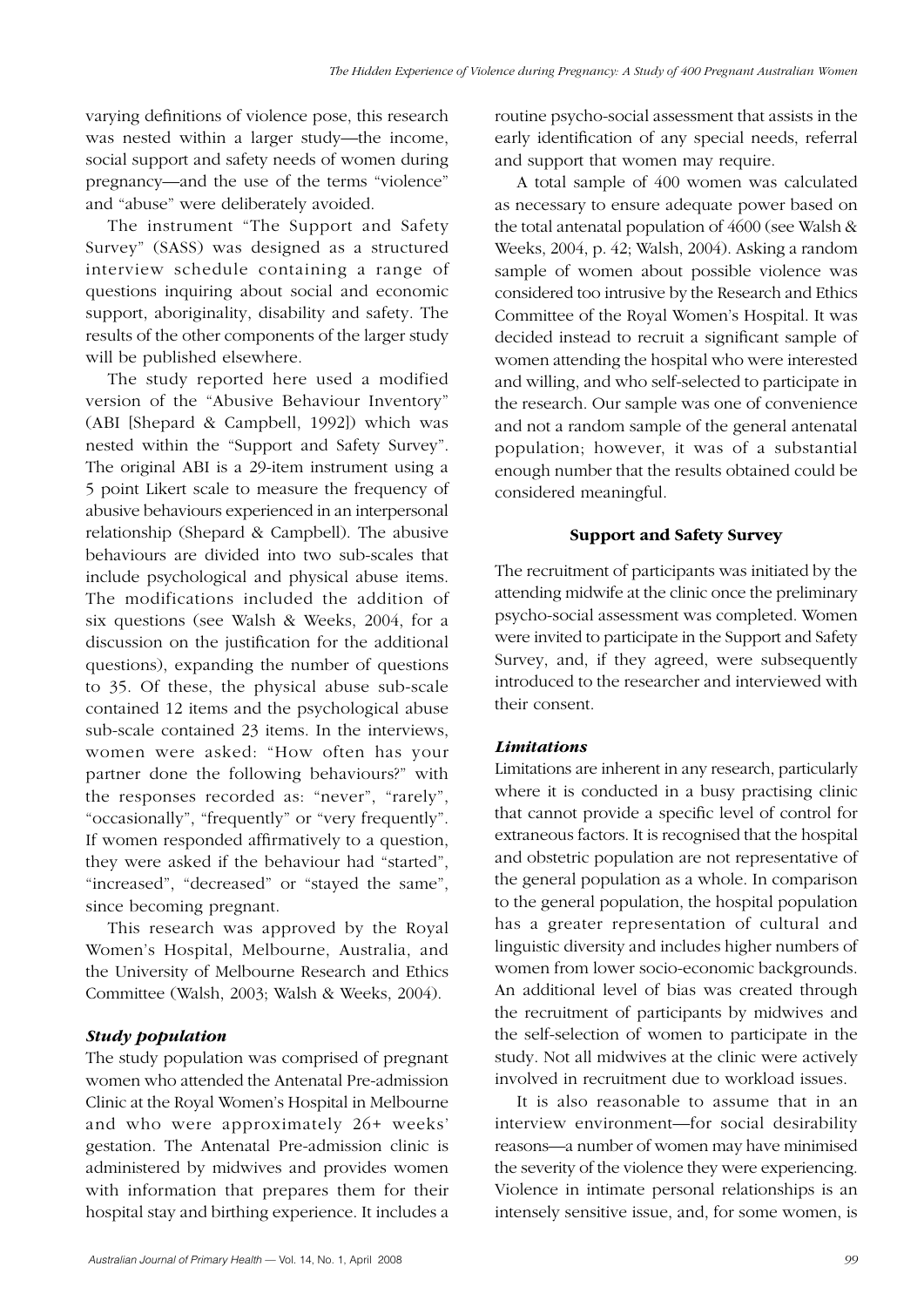difficult to discuss. It is therefore assumed that there will be some under-reporting in the sample.

The author recognises that the sample is not generalisable to the population as a whole, given the limitations highlighted. However, a sample of 400 women who have experienced violence from an intimate partner during pregnancy and who were willing to discuss their situation makes a substantial contribution to the Australian research literature.

#### **Results**

A total of 872 women were approached to obtain the 400 interviews for this study—a 46% response rate. One woman became distressed during the interview disclosing that she was at risk of becoming homeless and in crisis. As a result the interviewer suspended the interview and the woman was referred to a crisis social worker immediately. This survey was withdrawn from the sample as it was incomplete, and, as a result, *n*=399.

### *Sample characteristics*

A summary of the demographic data is provided in the table below.

|  |  | <b>Table 1: Sample Characteristics</b> |
|--|--|----------------------------------------|
|  |  |                                        |

|                          | Sample Population |             |  |
|--------------------------|-------------------|-------------|--|
|                          |                   | $n = 399$   |  |
| Marital status           |                   |             |  |
| Married                  |                   | 274 (68.5%) |  |
| Living with partner      |                   | 86 (21.5%)  |  |
| Separated/ divorced      |                   | 22 (5.5%)   |  |
| Single                   |                   | $17(4.3\%)$ |  |
| Age                      |                   |             |  |
| <20                      | 1                 | $(0.3\%)$   |  |
| $20 - 24$                |                   | 66 (16.5%)  |  |
| $25 - 29$                |                   | 143 (35.8%) |  |
| $30 - 34$                |                   | 117 (29.4%) |  |
| $35 - 39$                |                   | 60 (15%)    |  |
| $40 - 44$                |                   | 12(3%)      |  |
|                          |                   | 399 (100%)  |  |
| No. of Children          |                   |             |  |
| Primiparous              |                   | 176 (44%)   |  |
| Multiparous              |                   | 223 (56%)   |  |
| Education                |                   |             |  |
| Primary                  |                   | $5(1.2\%)$  |  |
| Partial Secondary        |                   | 82 (20.5%)  |  |
| Secondary                |                   | 88 (22%)    |  |
| Partial Tertiary         |                   | 32 (8%)     |  |
| Tertiary                 |                   | 159 (40%)   |  |
| <b>TAFE / Vocational</b> |                   | 33 (8.2%)   |  |

Table 1 shows the distribution of marital status, age, number of children and educational attainment of the sample.

### *Cultural and linguistic diversity*

Data was not collected on country of birth. The ethnicity of the group should not be confused with country of birth as a number of women may have been born in Australia of overseas-born parents and identified with that ethnic and cultural background. Any findings in relation to this question should, therefore, be viewed cautiously.

A breakdown of the cultural and linguistic diversity of the sample showed that 220 (55%) women where from English-speaking backgrounds. Of these, 193 (48.4%) stated they were Australian, 1 American, 1 Canadian, 5 Irish, 15 British and 5 women stated they were from New Zealand. There were 179 (45%) women who stated they were from a culturally and linguistically diverse background.

Only 14 (3.5%) of the women interviewed did not speak English and bi-lingual and bi-cultural research assistants interviewed this sample. The remaining women interviewed spoke English well enough to participate in the interview process.

The number of women in the sample who identified as being of Aboriginal/Torres Strait Islander background was four (1% of the total sample). During the data collection phase, 70 Aboriginal/Torres Strait Islander women attended the hospital for antenatal care and were identified by the hospital's Aboriginal Women's Business Health Unit (Sutherland, 2003).

The number of women who reported to have a disability was 23 (5.8% of the sample). The hospital does not readily identify this group of women so any wider comparison is not possible.

#### *Responses to the "ABI"*

The questions in the physical and psychological abuse sub-scales measure behaviours during the lifetime of the relationship, and do not reflect the pregnancy. Any change on the experience of violence during the pregnancy is reported in the next section.

Using the state of Victoria criminal assault criteria as the determination of the sample of interest (women reporting violence and abuse) from responses to the ABI, 106 (26.5%) women responded affirmatively to one or more of the behaviours in the ABI physical sub-scale.

Sixteen (4%) were excluded from the sample of interest as they reported instances of behaviour that occurred once or rarely, with minimal responses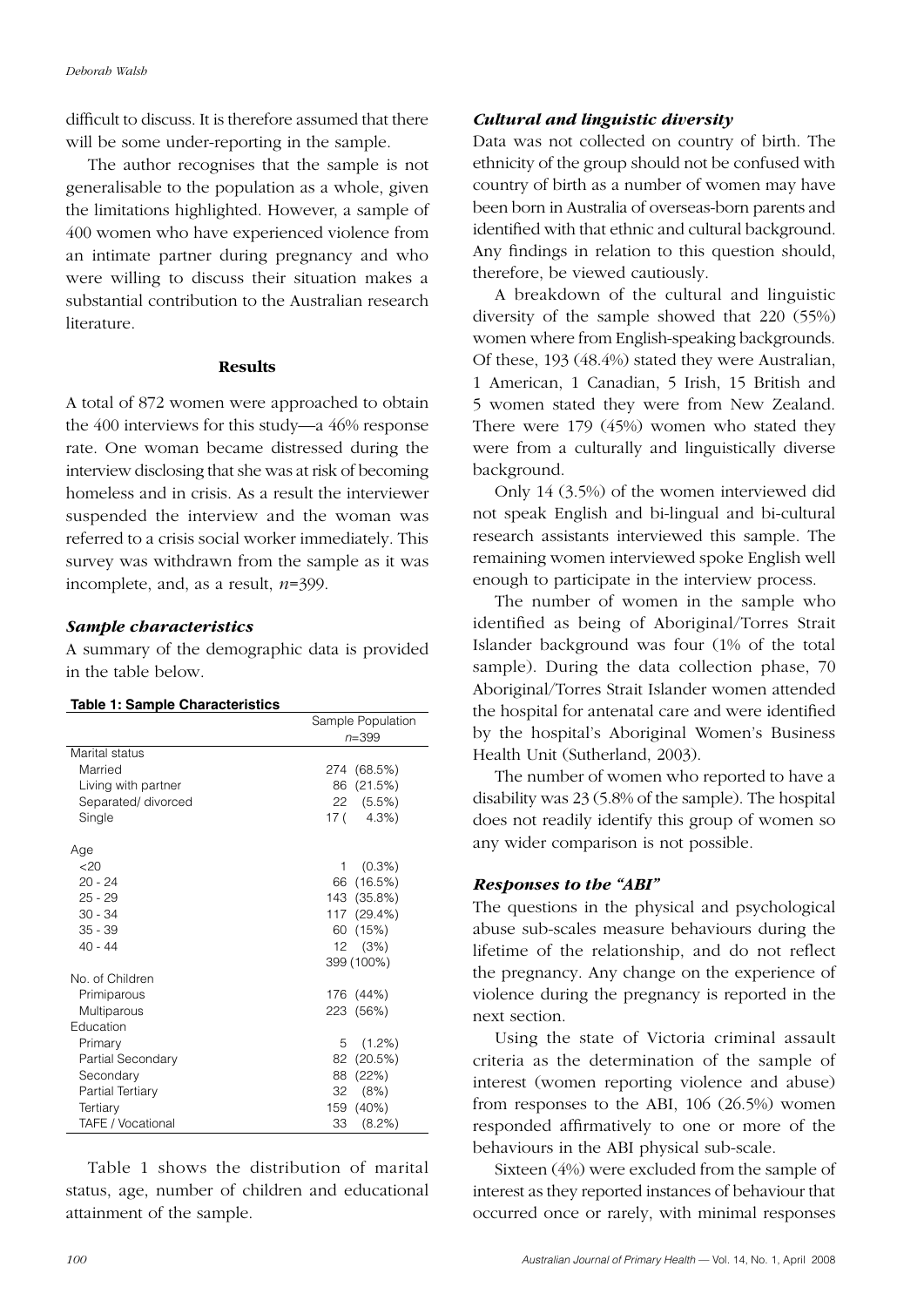to other abuse indicators, and who reported on instances of violence that did not relate to interpersonal conflict. For example, one reported that her partner threw a spanner at a wall when repairing a vehicle. This type of response was not included.

A group of 90 (22.5%) are the focus of this analysis and are referred to as the "Composite Group". From this group of 90 women, three very distinct profile groups emerged. These profiles are as follows:

- The "Violence Against Women Group" (VAW group) - 49 women who responded affirmatively to questions that included direct physical assault and a range of other psychological abuse subscale items.
- The "Separated Group" 16 women who disclosed that they had left their partner during the index pregnancy because of the partners' physical violence.
- The "At Risk Group" 25 women who responded affirmatively to at least one of the 12 physical abuse sub-scale behaviours that did not include actual physical assault. The women in this group were also required to respond affirmatively to two or more psychological abuse sub-scale items from the modified ABI.

|                          | Composite    | <b>VAW</b>     | Separated | At Risk        |
|--------------------------|--------------|----------------|-----------|----------------|
|                          | $n = 90$     | $n = 49$       | $n = 16$  | $n = 25$       |
| Marital status           |              |                |           |                |
| Married                  | 48           | 30             | 0         | 18             |
| Living with partner      | 23           | 17             | 0         | 6              |
| Separated/divorced<br>16 |              | 0              | 16        | 0              |
| Single                   | 3            | $\overline{c}$ | 0         | 1              |
| Age                      |              |                |           |                |
| < 20                     | 1            | $\mathbf{1}$   | 0         | 0              |
| 20 - 24                  | 23           | 12             | 5         | 6              |
| $25 - 29$                | 33           | 18             | 6         | 9              |
| $30 - 34$                | 20           | 12             | 2         | 6              |
| $35 - 39$                | 12           | 6              | 3         | 3              |
| $40 - 44$                | $\mathbf{1}$ | $\Omega$       | 0         | 1              |
| No. of children          |              |                |           |                |
| Primiparous              | 35           | 17             | 7         | 11             |
| Multiparous              | 55           | 32             | 9         | 14             |
| Education                |              |                |           |                |
| Primary                  | $\mathbf{1}$ | $\mathbf{1}$   | 0         | $\overline{0}$ |
| Partial secondary        | 27           | 16             | 5         | 6              |
| Secondary                | 14           | 6              | 4         | 4              |
| Partial tertiary         | 8            | $\overline{4}$ | 0         | 4              |
| Tertiary                 | 27           | 16             | 2         | 9              |
| TAFE/ vocational         | 13           | 6              | 5         | $\overline{c}$ |

The majority of the women were currently married or living with their partner. The age range is reflective of women's reproductive years, with the exception of the under-20 age group. The Royal Women's Hospital has a dedicated clinic for young mothers, and, as the Quinlivan (2000) study reported on the issues for young mothers, this study did not target the specialised clinic.

It is interesting to note that in the Composite group 53% of women reported some postsecondary education (i.e., partial tertiary, tertiary and Tafe/Vocational) and 47% reported primary, partial secondary and secondary as their educational level.

For the Composite Group (*n*=90), 53% reported being Australian, with 47% from an ethnically and culturally diverse background. One woman from this group stated she was an Aboriginal woman.

## *The level of violence*

For every affirmative response to questions on the ABI, women were asked if the behaviour had started, increased, stayed the same or decreased since they had become pregnant. From the Composite Group, 80 (20%) women reported that violent behaviours occurred for the first time or continued during the index pregnancy.

The profile group breakdown found that 42 out of the "VAW" group (*n*=49), all 16 women in the Separated group, and 22 women from the At Risk group (*n*=25) reported that the violence continued while pregnant. The total number who continued to experience violence during pregnancy was 80 women (20%).

Figure 1 shows behaviours that started, increased, stayed the same and decreased. This table again demonstrates the trend that a significant number of behaviours are either staying the same or decreasing for a number of women.

In the VAW Group, 42 women described these behaviours starting, increasing or staying the same during the pregnancy and seven women stated that the majority of the behaviours had decreased.

The At Risk group reported that the majority of behaviours nominated had stayed the same and a number of behaviours decreased.

The group of women who separated from their partners during the index pregnancy clearly indicated that a substantial number of behaviours increased (23.5%), a number started (4.8%), and a high number stayed the same (20%), and very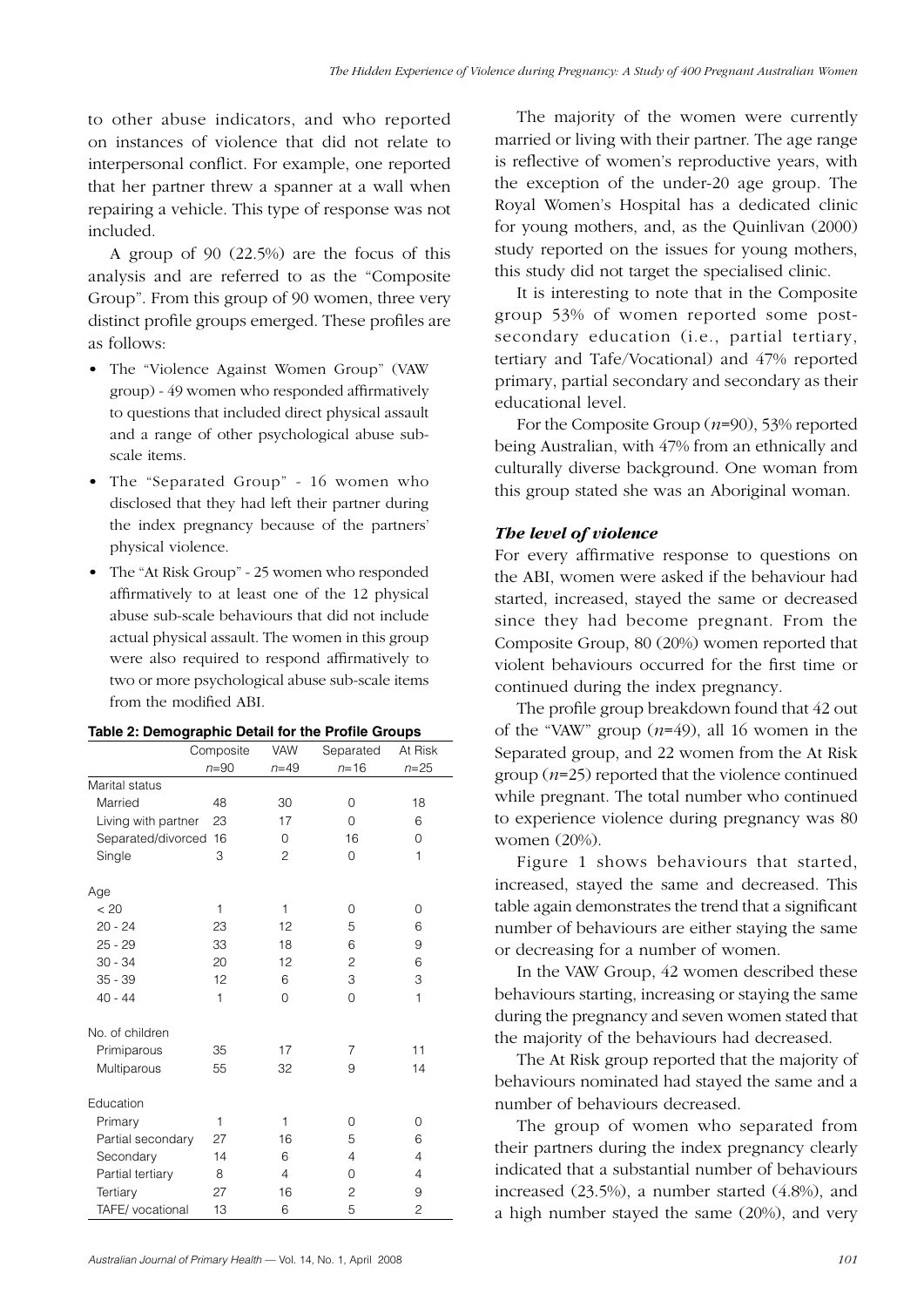



Profile Groups & percentage of behaviours reported in pregnancy



few decreased (1.5%). This particular group identified that a number of behaviours increased, and, in comparison, this was the only group that demonstrated this feature.

This group also reported the highest level of physical assault responses. The following table shows the responses to the most concerning physical assault questions.

| Table 3: Percentage of responses to physical assault |
|------------------------------------------------------|
| questions from the Separated group $(n=16)$          |

| Physical assault question            | No. reported |
|--------------------------------------|--------------|
| Pushed, grabbed or shoved            | 13 (81%)     |
| Slapped, hit or punched              | 6(37%)       |
| Hit or hurt in abdomen or breast     | 4 (25%)      |
| Threatened with knife, gun           | 4 (25%)      |
| Threw, hit, kicked or smashed things | 13 (81%)     |
| Kicked                               | 6(37%)       |
| Physically forced sex                | 5(31%)       |
| Threw you around                     | 6(37%)       |
| Physically attacked sexual parts     | 3(18.7%)     |
| Choked or strangled                  | 3(18.7%)     |
| Used a knife, gun or other weapon    | 3(18.7%)     |
|                                      |              |

### *Referral rates*

An offer of a referral to support services, domestic violence services and information was made to all women who responded affirmatively to abuse questions. Of the women in the Composite Group (*n*=90), 28% accepted information or a referral to services and 72% did not.

A breakdown of the referral rates for the profile groups found that 10 (20%) women from the VAW profile group  $(n=49)$  and 3 (12%) women from the At Risk profile group (*n*=25) accepted a referral. A large percentage of women-12 (75%) in the Separated profile group (*n*=16)-accepted information and referrals offered, with four women indicating they had existing support (one with formal support services and three with informal support).

#### **Discussion**

A number of studies have suggested that violence can start and/or escalate for women during pregnancy (McFarlane, 1993; Stewart & Cecutti, 1993; Webster et al., 1994). This study found that, in the main, violence remained constant throughout the pregnancy. It suggests that a history of violence in the relationship was a strong indicator for violence during pregnancy. There was one exception to this, which was found when the profile groups were analysed separately and the data for the separated group emerged. This group provided a very different picture, where 23.4% of violent behaviours increased, 20% of behaviours decreased and 4.8% of behaviours started during pregnancy. These results are comparable to those found by other studies and suggest that if women are already experiencing physical assault-level violence in their relationship, they are at risk of this increasing during pregnancy. For women whose experience of violence is less frequent, the violence and abuse continued in a "business as usual" format throughout the pregnancy.

More recent data published by the ABS PSS (2005) found that half of the women reporting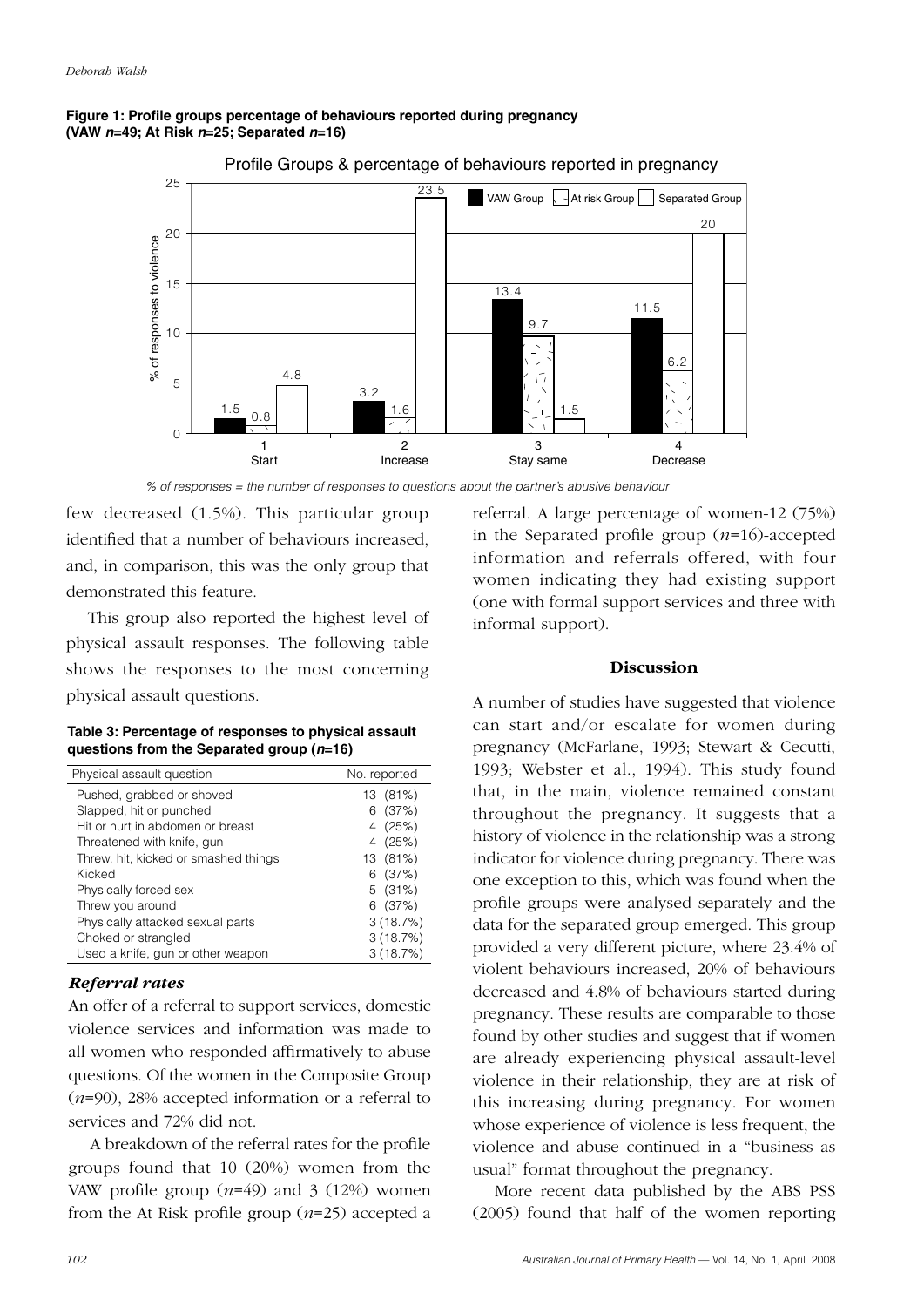physical violence stated that the violence did occur for the first time during pregnancy. Approximately half reported that it did not. However, it is pertinent that the ABS survey did not include psychological abuse questions. In comparison to this current study, the group with the highest incidence of physical assault violence (the Separated Group) reported that only 4.8% of behaviours increased, whereas the ABS reported a higher incidence. This supports other research that found variations in definitions and methodology will yield very different results (Gazmararian et al., 1996; Hegarty & Roberts; 1998; Martin, Mackie, Kupper, Buescher, & Moracco, 2001).

Webster et al. (1994) suggested that as the education level of women increased the violence decreased. When reviewing the educational attainment levels of women in this study, our data did not support that finding. Irion, Boulvain, Straccia, and Bonnet (2000) also reported no difference in the prevalence of violence described by women with differing socio-demographic characteristics. This supports the findings in this study that education level and other sociodemographic differences was no barrier to or protection against violence.

Further, Webster et al. (1994) suggested that legal marriage may offer a degree of protection against domestic violence. This current study found differently, as the married women in the sample was greater than other reported marital status. We did not ask the Separated group about their marital status prior to separation. While it may have been an interesting outcome, it would not have altered the fact that legally married women were greater in number overall.

For 10 of the women in this study, all the violent behaviours reported decreased during pregnancy, suggesting that the pregnancy may act as a protective factor some women. For other women some of the physical assault behaviours decreased but the psychological abuse continued throughout the pregnancy. While some behaviour may have decreased, we did not ask if the behaviour had stopped completely. In retrospect, that question would have yielded some interesting data for comparison.

Following an extensive literature search, Hillard (1985) was one of the few previous studies to report on violence in pregnancy increasing, decreasing or remaining constant. Even though it is an old study by contemporary standards, it was included because of the unique similarity to this study. Hillard reported on the extent of physical violence in a sample of 742 pregnant women in the United States (Virginia). It was found that 10.9% reported experiencing violence in their relationship. Of the 3.9% of women who reported violence during pregnancy, 21% reported an increase, 36% reported a decrease in the violence and 43% reported that the violence stayed the same.

The prevalence rates of violence were considerably lower in Hillard's (1985) research (10.9%) in comparison to the present study (22.5%). The differences in findings could be attributed to a number of issues. These include the interpretation of the screening question in Hillard's study, which asked: "Has anyone at home hit or tried to hurt you?" which could possibly have attracted higher percentages of women who had experienced severe physical assault. Results from the study indicated that 49% of the women reported having attended an emergency room for injuries inflicted by a partner. In comparison, the present study utilised an in-depth structured interview that has been shown to increase disclosure rates (Gazmararian et al., 1996).

It is vital that care be taken not to mythologise assumptions from research findings, as has happened with the assumption that violence starts or escalates during pregnancy. In Australia, the dominant discourse on violence in pregnancy highlights this assumption without question. It is our experience that women who are being seriously assaulted reported that some violence had started and other behaviour escalated during the pregnancy, so much so that 16 (4%) of these women left the relationship. In the main, this study found that the violence being reported by pregnant women was decreasing or staying the same. It is critical to identify women who experience an increase of physical violence in pregnancy because of their increased vulnerability but it is also important to recognise the broader range of women's experience. One of the key issues for research is that measuring only the physical indicators of assault reinforces the notion that violence is only experienced as physical assault. Ignoring the range of ways in which women experience violence beyond physical assault contributes to a silencing of the voices and experiences of other women.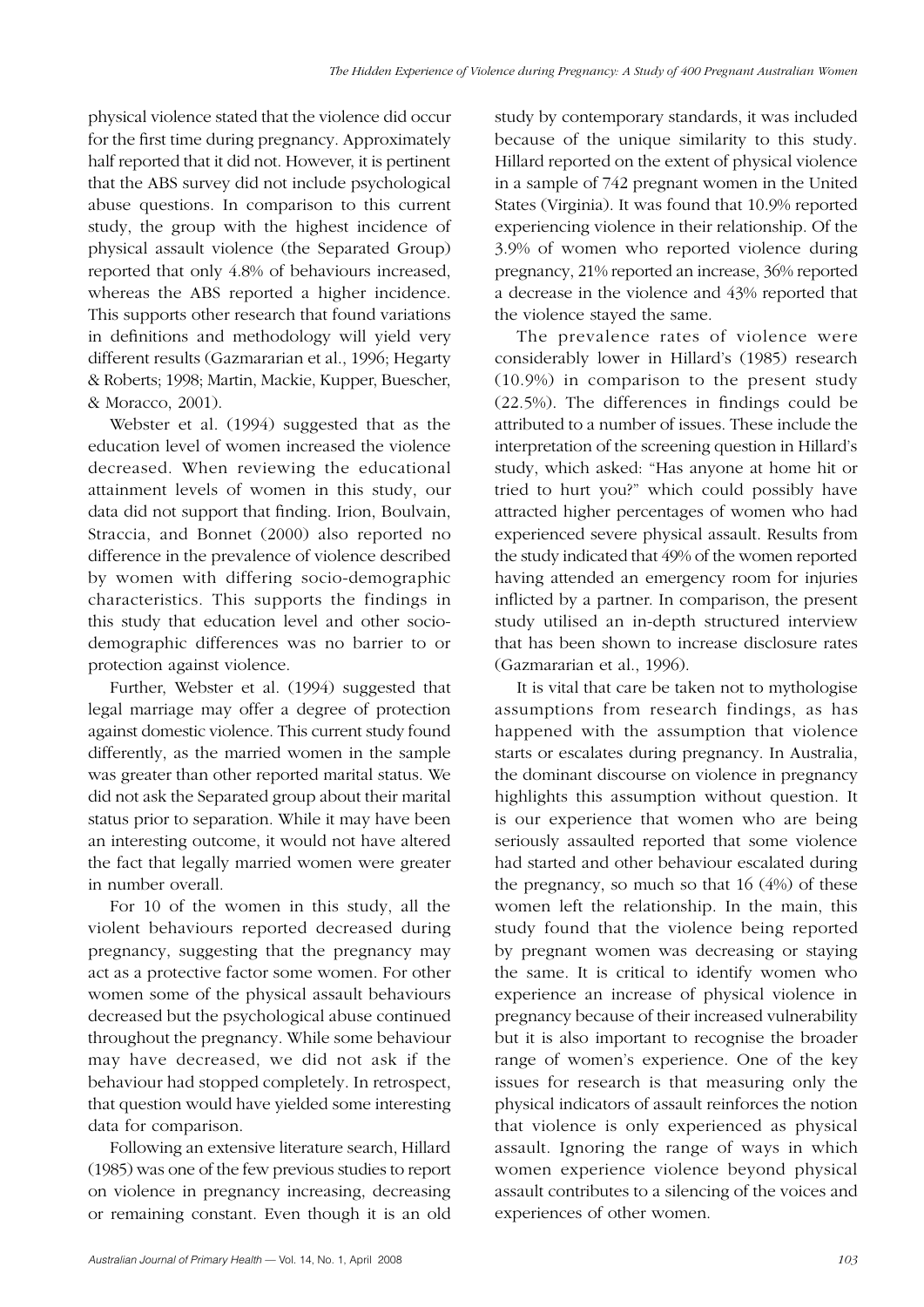It is evident from the results that the issue of violence against women during pregnancy is a hidden phenomenon within the pregnant population. This is demonstrated by the fact that some women did not identify their partners' behaviour as being violent; while others acknowledged that their partners' behaviour was violent and actively chose to stay with them.

Many women commented, when offered information and referral options, that they did not need either as they did not want to leave. Thus, their perception of the helping system as being geared to those women wanting to leave is highlighted. This suggests that the construction of our domestic violence support systems, which are predominantly crisis intervention-oriented, are not meeting the needs of women wanting to stay in their relationships. It implies that one of the barriers to disclosure is the perception that if a woman discloses her partner is violent, there will be or is likely to be an expectation that she has to leave.

#### **Conclusion**

The results of this study indicate that the extent, level and nature of violence against women during pregnancy are serious issues in the pregnant population and issues that require the urgent attention of our health care system. The fact that some men choose to use violence against their intimate partners when they are pregnant is not an isolated event. This research and others have demonstrated that violence against women during pregnancy continues to be of concern in our community. Those women identified in this current study as being brave enough to leave did so, in the main, on their own without formal assistance. They were not identified in the health system as requiring extra support and assistance, and, given the vulnerability of this group of women, this finding is problematic. For others in the sample, the experience of violence was suffered in silence. De Bruyn (2001) argued that there is a general "tolerance" of violence in society, which both women and men internalise as a norm. This notion was confirmed in this research and gives rise to my concern that if this social tolerance is not challenged then violence is likely to increase over time.

A disclosure made to professionals about violence does not necessarily mean that women want or need assistance to leave the relationship. Women may be seeking assurance that the behaviour directed towards them by their intimate partner is considered by others as violent and abusive. Having their experience acknowledged and validated may be the first step in a long walk to safety.

#### *Acknowledgments*

First, I would like to recognise the Support and Safety Survey Advisory Committee members Anna Moo, Keran Howe, Marg D'Arcy and the late Associate Professor Wendy Weeks for the support and advocacy provided throughout this research.

Many thanks go to the Royal Women's Hospital for not only providing the site for the research but for the ongoing support it provided in so many ways. The tangible support made this research happen.

I am indebted to the Sir Robert Menzies Foundation for the award of the Allied Health Scholarship in 2001 for 2002-03—the only one awarded to date to a social worker.

To the women who were so willing to participate in this study, whose strength, bravery and survival continue to inspire my work.

#### *Dedication*

To the late Associate Professor Wendy Weeks, whose commitment to social research was outstanding, and who died suddenly on July 31, 2004. She was the supervisor and mentor for this research and is greatly missed by all who knew her.

#### *References*

Australian Bureau of Statistics. (ABS) (1996). *Women's Safety Australia*. Canberra: Australian Bureau of Statistics. Australian Bureau of Statistics. (ABS) (2005). *Personal Safety Survey Australia 4906.0*. Canberra: Australian Bureau of Statistics. Berenson, A. B., Weimann, C.M., Wilkinson, G.S., Jones, W.A, & Anderson, G.D. (1994). Perinatal Morbidity Associated with Violence Experienced by Pregnant Women. *American Journal of Obstetrics and Gynecology 170*(6), 1760-1769.

Bullock, l., & McFarlane, J. (1989). The birthweight/battering connection. *American Journal of Nursing, 89*(9), 1153-1155.